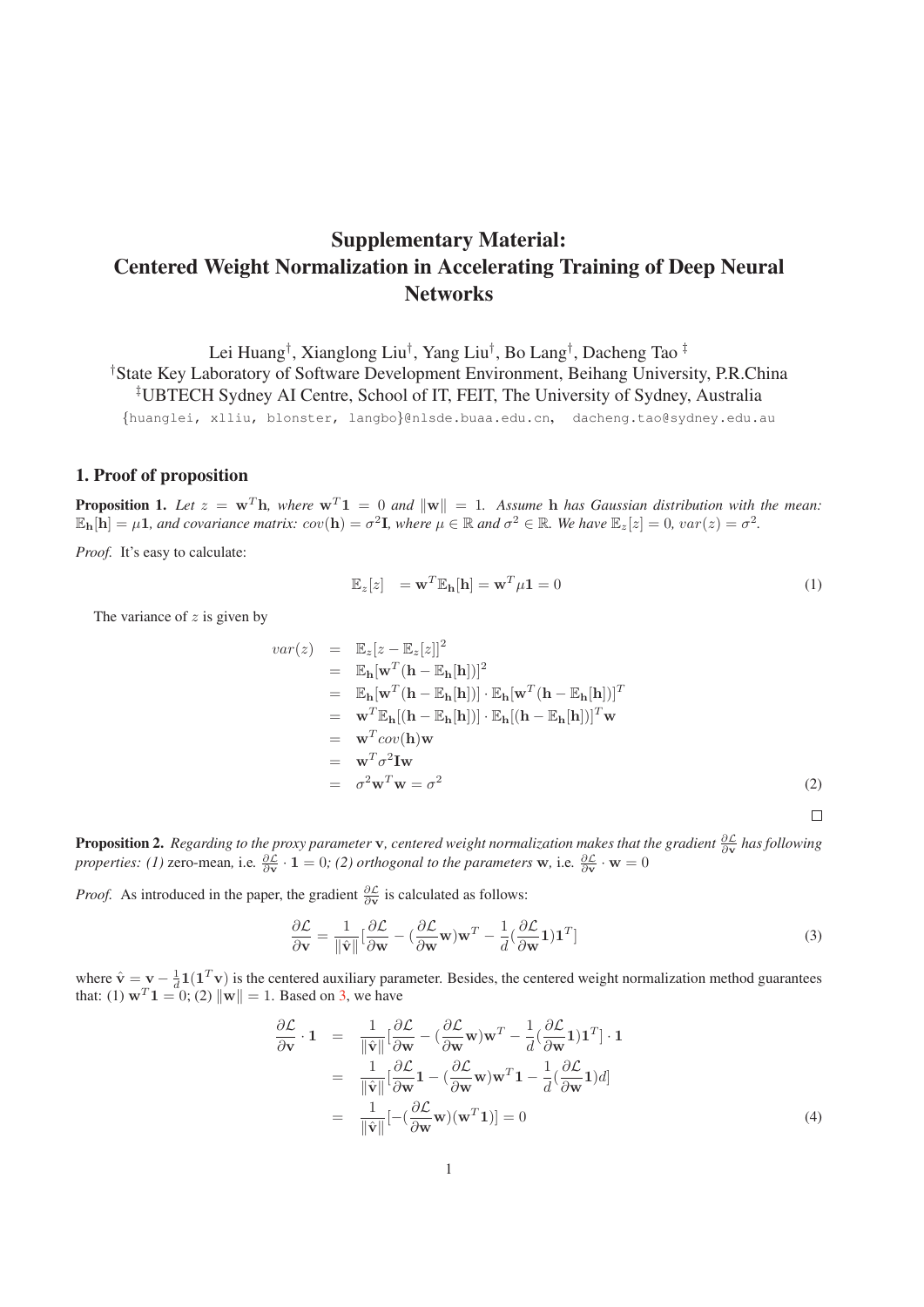Similarly, we have:

$$
\frac{\partial \mathcal{L}}{\partial \mathbf{v}} \cdot \mathbf{w} = \frac{1}{\|\hat{\mathbf{v}}\|} [\frac{\partial \mathcal{L}}{\partial \mathbf{w}} - (\frac{\partial \mathcal{L}}{\partial \mathbf{w}} \mathbf{w}) \mathbf{w}^T - \frac{1}{d} (\frac{\partial \mathcal{L}}{\partial \mathbf{w}} \mathbf{1}) \mathbf{1}^T] \cdot \mathbf{w}
$$
\n
$$
= \frac{1}{\|\hat{\mathbf{v}}\|} [\frac{\partial \mathcal{L}}{\partial \mathbf{w}} \cdot \mathbf{w} - (\frac{\partial \mathcal{L}}{\partial \mathbf{w}} \mathbf{w})(\mathbf{w}^T \cdot \mathbf{w}) - \frac{1}{d} (\frac{\partial \mathcal{L}}{\partial \mathbf{w}} \mathbf{1})(\mathbf{1}^T \cdot \mathbf{w})]
$$
\n
$$
= \frac{1}{\|\hat{\mathbf{v}}\|} [\frac{\partial \mathcal{L}}{\partial \mathbf{w}} \cdot \mathbf{w} - (\frac{\partial \mathcal{L}}{\partial \mathbf{w}} \mathbf{w})] = 0 \tag{5}
$$

 $\Box$ 

### 2. Experimental results on GoogLeNet over CIFAR-10 dataset

The setup of this experiment is described as in the experiment of GoogLeNet on CIFAR in the paper. The results are shown in Figure 1, from which we can find that CWN also achieves marginal speedup compared to WN and 'plain'. Moreover, CWN also obtains the lowest test error of 5.64%, compared to 'plain' of 6.00% and WN of 6.01%. We conjecture that centering the weight effectively regularizes the neural networks, therefore can achieve improvement in terms of the test performance, while it also improves the conditioning of the optimization problem and obtains net gain in terms of training performance.



Figure 1. Performances comparison on GoogLeNet architecture over CIFAR-10 dataset.

## 3. Details of neural network architectures in the experiments

Figures 2, 3 and 4 show the details of the used VGG-A [2], GoogLeNet [3] and 56 layers residual network [1] in the paper respectively. More details please see the available code at: https://github.com/huangleiBuaa/CenteredWN.

### References

- [1] K. He, X. Zhang, S. Ren, and J. Sun. Deep residual learning for image recognition. In *CVPR*, 2016. 2
- [2] K. Simonyan and A. Zisserman. Very deep convolutional networks for large-scale image recognition. *CoRR*, abs/1409.1556, 2014. 2
- [3] C. Szegedy, W. Liu, Y. Jia, P. Sermanet, S. E. Reed, D. Anguelov, D. Erhan, V. Vanhoucke, and A. Rabinovich. Going deeper with convolutions. *CoRR*, abs/1409.4842, 2014. 2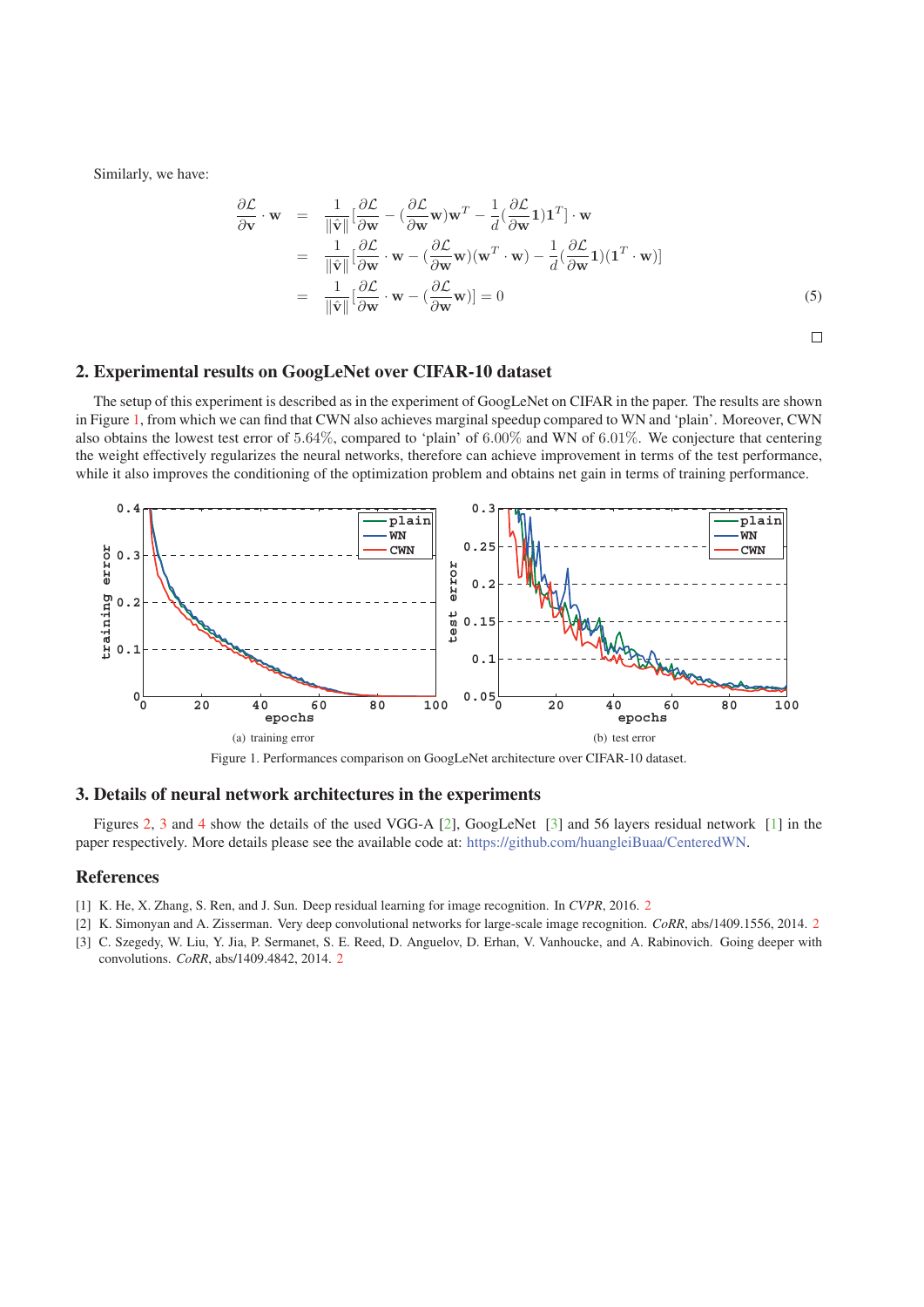

Figure 2. The VGG-A architecture in the experiments. For ' $Block(d, n)$ ', d and n are the sizes of feature maps with respect to the input and output. '3  $\times$  3 conv' indicates using 3  $\times$  3 convolutional filter. '*Fc(d, n)*' indicates that the fully connected linear mapping has the input dimension of d and output dimension of n. The  $MaxPool(2,2,2,2)$  is in  $2 \times 2$  regions by step size of  $2 \times 2$ .



Figure 3. The GoogLeNet architecture. In the left side, we show the overall architecture. Note that 'conv(3,64,3,3)' indicates using  $3 \times 3$ filter with that the dimensions of input and output feature maps are 3 and 64 respectively. All convolutional layer is followed by batch normalization and Relu nonlinearity. The right side shows the general Inception module.